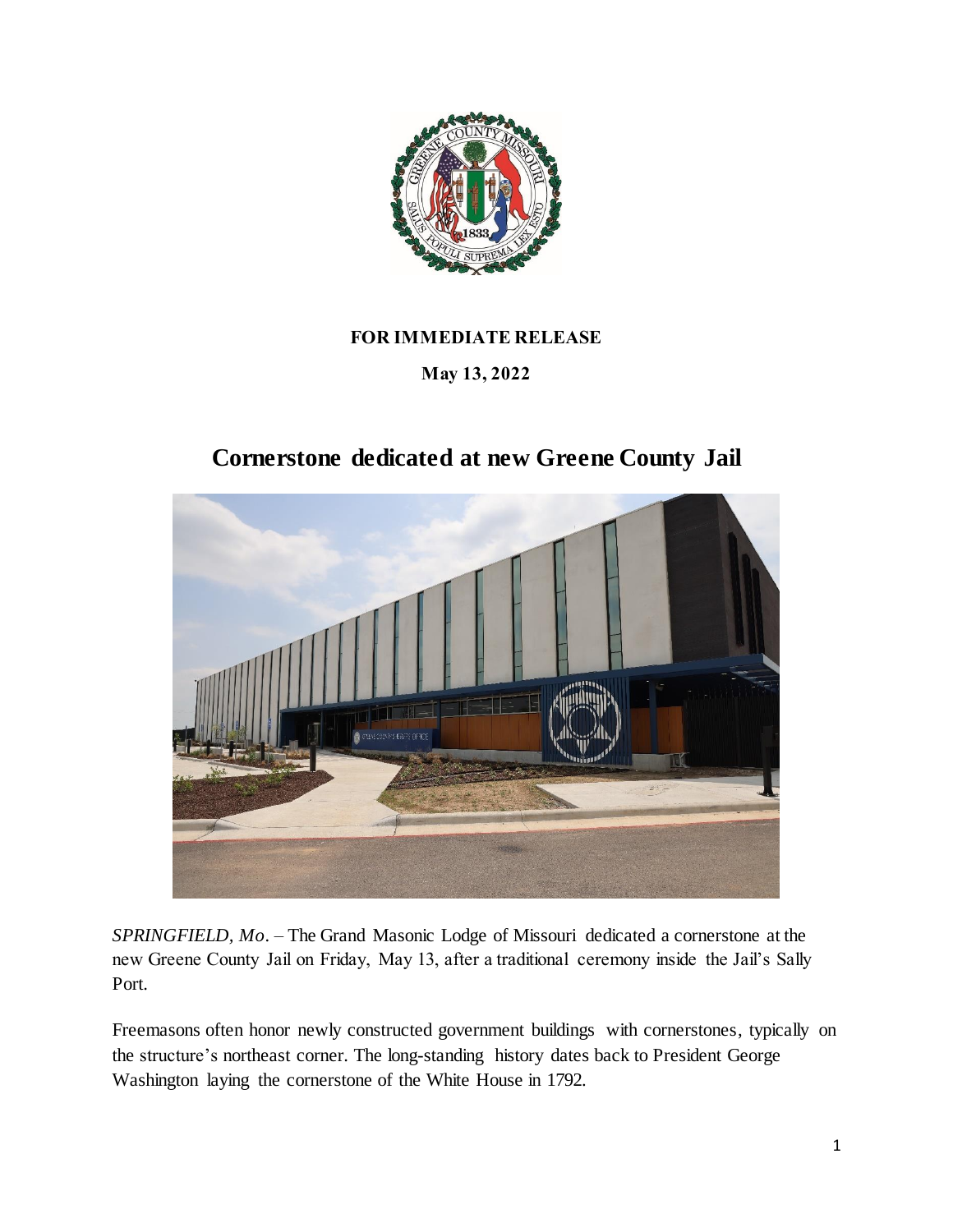The cornerstone symbolizes sturdiness, morality, and truth. Ancient stone masons were paid in corn, wine, and oil for their labor. Today, they represent nourishment, refreshment, and joy and are used symbolically for the time and effort put into a building's construction.

After the Grand Procession, comments were given by the Masonic Grand Master Dr. Ty G. Treutelaar, the Greene County Commission and Sheriff Jim Arnott. The Posting of the Colors was conducted by the Greene County Sheriff's Honor Guard.

The Willard High School Choir sang several patriotic songs including the National Anthem. Several Willard South Elementary students recited the Pledge of Allegiance.

"Today marks the culmination of a great deal of hard work by our staff leadership team, design team, construction managers and trade partners," said Presiding Commissioner Bob Dixon. "We applaud their excellent work to complete the project on time and under budget. The taxpayers of Greene County can be proud."

Other Greene County office holders, community leaders, and law enforcement officials were also in attendance.

In 2017, Greene County voters passed a new general revenue half cent sales tax to fund a new jail and other projects.

The County Commission settled on a design recommended by the Sheriff's Advance Team that would save in staffing costs and provide a location with space for future growth away from the downtown area.

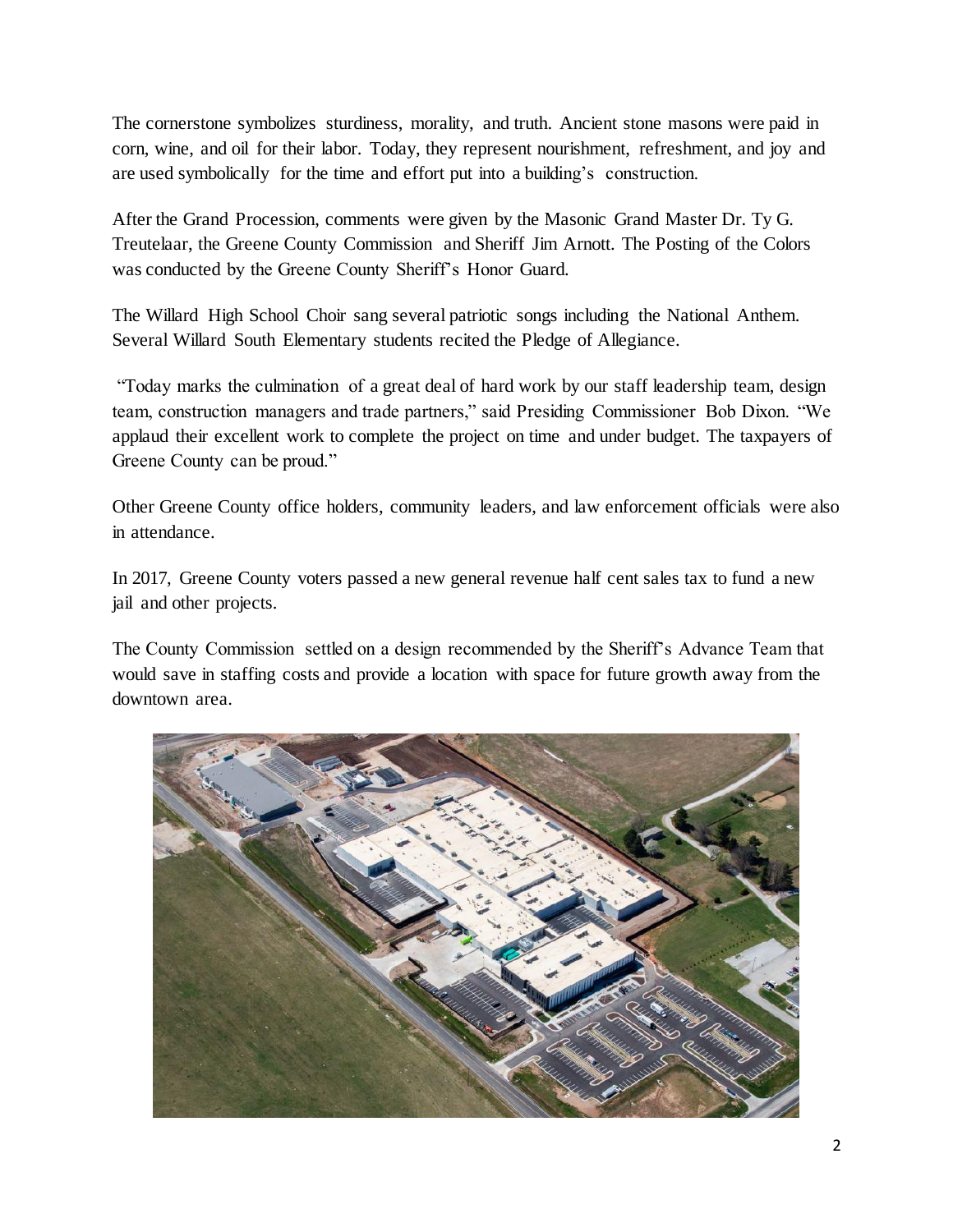The project was completed on time and under its allocated \$150 million budget. The new Sheriff's Office and Jail will house 1242 inmates.

"The divisions of the Greene County Sheriff's Office have not been in the same building in the last 40 years," said Sheriff Jim Arnott. "The new facility is finally bringing all employees together as a team and under one roof. The new facility will not only increase the safety of the citizens of Greene County, but will drastically help with the overcrowding of inmates we have in our current facility."

The Jail was substantially completed on April 29 and Sheriff's Office staff began moving in the following week. The construction portion of the project was a joint venture by JE Dunn Construction and DeWitt & Associates, Inc. The design portion of the project was led by N-FORM Architecture.



The 250-pound black granite cornerstone was donated by Greenlawn Funeral Home in Springfield. South Barnes Masonry donated their labor for installation. The follow Masonic lodges also contributed to the project:

- United #5
- O'Sullivan #7
- Ash Grove #100
- Bolivar #195
- Solomon #271
- Riddick #361
- Gate of the Temple #422
- Pleasant Hope #467
- Republic #570
- Strafford #608
- Willard #620
- University #683

"The lodges of the 34th Masonic District of Missouri are honored to participate in this historic event and we express our thanks and appreciation to all those who will work for the public good in this new facility," said Travis Schnelle, District Deputy Grand Master of the 34th Masonic District.